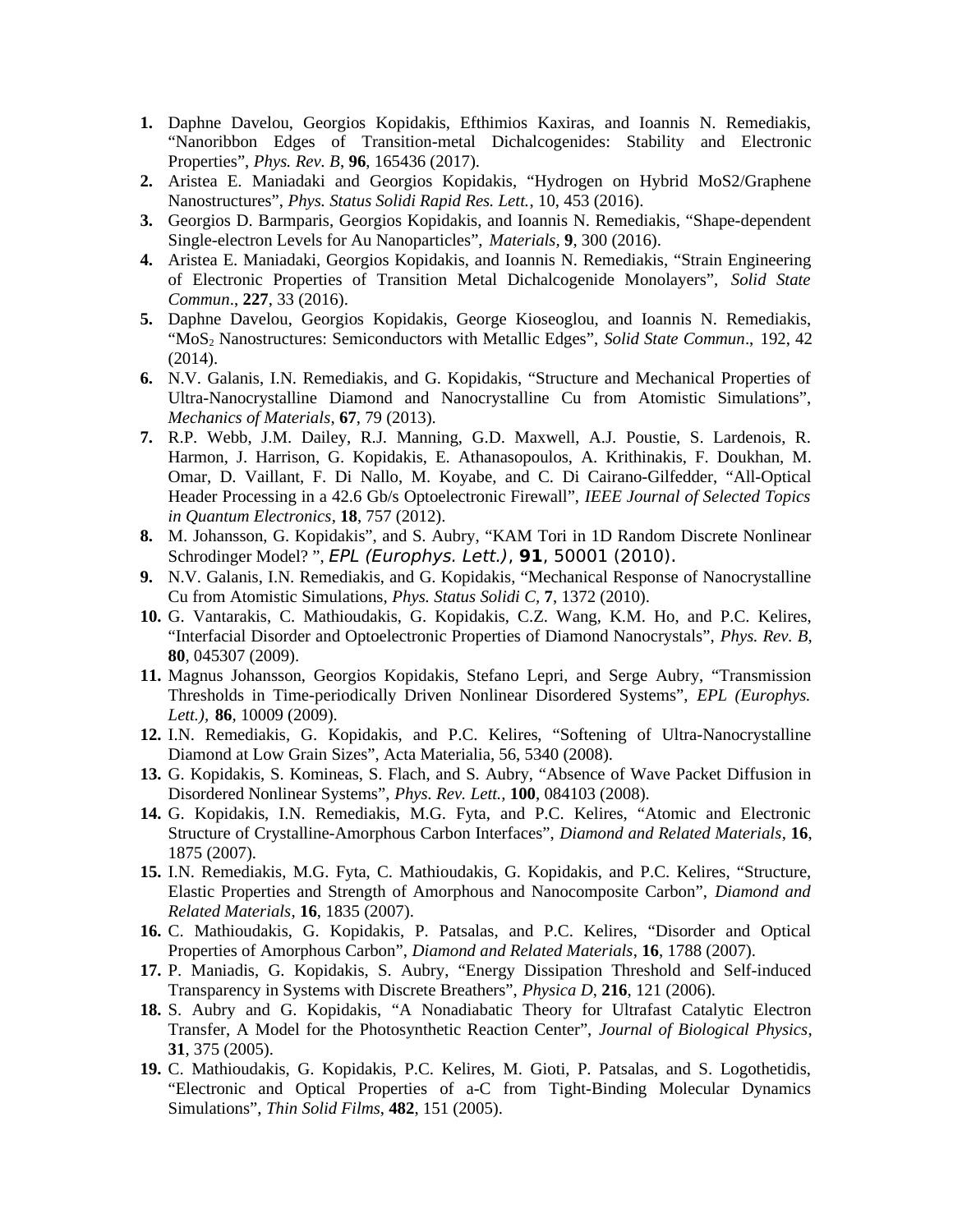- **20.** M.G. Fyta, C. Mathioudakis, G. Kopidakis, and P.C. Kelires, "Structure, Stability, and Stress Properties of Amorphous and Nanostructured Carbon Films", *Thin Solid Films*, **482**, 56 (2005).
- **21.** C. Mathioudakis, G. Kopidakis, P.C. Kelires, C.Z. Wang, and K.M. Ho, "Physical trends in Amorphous Carbon: A Tight-Binding Molecular Dynamics Study", *Phys. Rev. B*, **70,** 125202 (2004).
- **22.** P. Maniadis, G. Kopidakis, and S. Aubry, "Classical and Quantum Targeted Energy Transfer between Nonlinear Oscillators", *Physica D*, **188**, 153 (2004).
- **23.** S. Aubry and G. Kopidakis, "A Nonlinear Dynamical Model for Ultrafast Catalytic Transfer of Electrons at Zero Temperature", *Int. J. Mod. Phys. B,* **17**, 3908 (2003).
- **24.** Magnus Johansson, Anna Maria Morgante, Serge Aubry, and Georgios Kopidakis, "Standing Wave Instabilities, Breather Formation and Thermalization in Hamiltonian Anharmonic Lattices", *Eur. Phys. J. B.*, **29**, 279 (2002).
- **25.** Anna Maria Morgante, Magnus Johansson, Serge Aubry, and Georgios Kopidakis, "Breather-Phonon Resonances in Finite-size Lattices: "Phantom Breathers"?", *J. Phys. A: Math. Gen.*, **35**, 4999 (2002).
- **26.** Anna Maria Morgante, Magnus Johansson, Georgios Kopidakis, and Serge Aubry, "Standing Wave Instabilities in a Chain of Coupled Nonlinear Oscillators", *Physica D*, **162**, 53 (2002).
- **27.** G. Kopidakis, S. Aubry, and G.P. Tsironis, "Targeted Energy Transfer through Discrete Breathers in Nonlinear Systems", *Phys. Rev. Lett*., **87**, 165501 (2001).
- **28.** G. Hadjisavvas, G. Kopidakis, and P. C. Kelires, "Structural Models of Amorphous Silicon Surfaces", *Phys. Rev. B.*, **64**, 125413 (2001).
- **29.** S. Aubry, G. Kopidakis, and V. Kadelburg, "Variational Proof for Hard Discrete Breathers in some Classes of Hamiltonian Dynamical Systems", *Discrete and Continuous Dynamical Systems – Series B*, **1**, 271 (2001).
- **30.** G. Kopidakis and S. Aubry, "Discrete Breathers in Realistic Models: Hydrocarbon Structures", *Physica B,* **296**, 237 (2001).
- **31.** S. Aubry, G. Kopidakis, A.M. Morgante, and G.P. Tsironis, "Analytic Conditions for Targeted Energy Transfer between Nonlinear Oscillators or Discrete Breathers", *Physica B,* **296**, 222 (2001).
- **32.** Anna Maria Morgante, Magnus Johansson, Georgios Kopidakis, and Serge Aubry, "Oscillatory Instabilities of Standing Waves in One-Dimensional Nonlinear Lattices", *Phys. Rev. Lett*., **85**, 550 (2000).
- **33.** G. Kopidakis and S. Aubry, "Intraband Discrete Breathers in Disordered Systems II: Localization", *Physica D*, **139**, 247 (2000).
- **34.** G. Kopidakis and S. Aubry, "Discrete Breathers and Delocalization in Nonlinear Disordered Systems", *Phys. Rev. Lett*., **84**, 3236 (2000).
- **35.** G. Kopidakis and S. Aubry, "Intraband Discrete Breathers in Disordered Systems I: Delocalization", *Physica D*, **130**, 155 (1999).
- **36.** G. Kopidakis, C.Z. Wang, C.M. Soukoulis, and K.M. Ho, "Hydrogen-induced Structural Changes in Tetrahedral Amorphous Carbon", *Phys. Rev. B*, **58**, 14106 (1998).
- **37.** G. Kopidakis, C.Z. Wang, C.M. Soukoulis, and K.M. Ho, "A Tight-Binding Molecular Dynamics Study of Phonon Anharmonic Effects in Diamond and Graphite", *J. Phys: Cond. Matt*., **9**, 7071 (1997).
- **38.** P.W. Murray, S.Thorshaug, I.Stensgaard, F. Besenbacher, E. Laegsgaard, A. Ruban, K.W. Jacobsen, G. Kopidakis, and H.L. Skriver, "A New Heteroepitaxial Subsurface Growth Mode Resulting in Interlayer Mixing", *Phys. Rev. B*, **55**, 1380 (1997).
- **39.** G. Kopidakis, C.M. Soukoulis, and E.N. Economou, "Localization and Electron-Phonon Interactions in Disordered Systems", *Europhys. Lett*., **33**, 459 (1996).